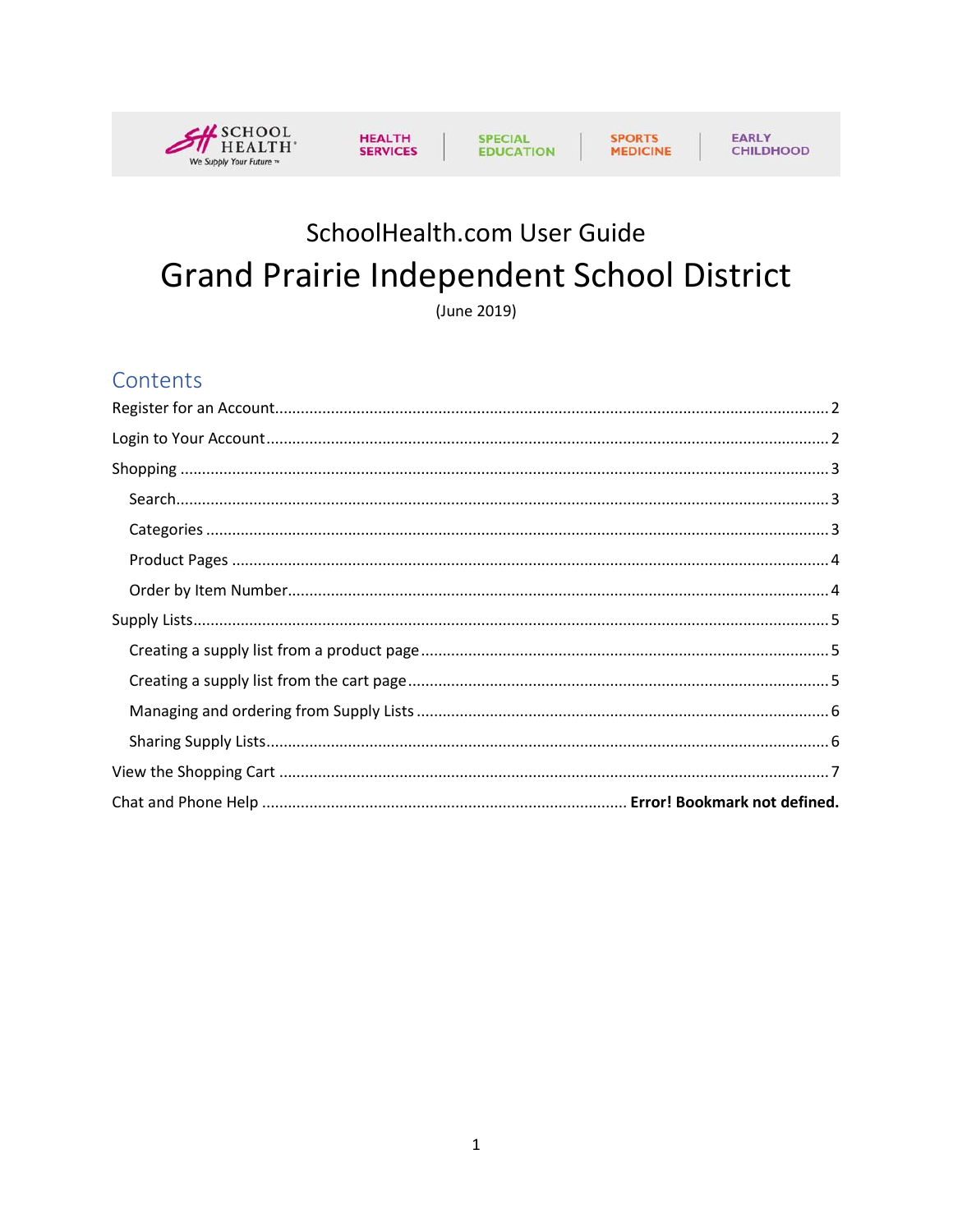# <span id="page-1-0"></span>Register for an Account

To log in, please visit **[www.schoolhealth.com/](file:///C:/Users/lynng/Desktop/Slide%20Decks%20for%20eCommerce/www.schoolhealth.com)grandprairie**

Fill out the required fields and **make sure to use your @gpisd.org email address to receive your Buyboard contract pricing.** Once registered, you will be redirected to your Grand Prairie Independent School District landing page:



#### **Contact Information**

For questions about School Health or for questions about your order please contact us today.

You may also chat with one of our agents in the lower right corner of your screen.

Questions for Grand Prairie ISD, contact: **Sherry Ellis** sherry.ellis@gpisd.org Director of Purchasing

Questions regarding School Health Products: Rachel Hodges **Territory Manager** rhodges@schoolhealth.com 630-339-7879

#### **Ordering Instructions**

Please specify your School Health Contract #530-17 and School Health Quote #3207599 when speaking with your representative.

#### **Order Information**

- 11% off or greater on most list prices.
- FREE standard shipping and handling on orders over \$90.00. (Standard UPS shipping rates will apply to any order under \$90.)
- 100% satisfaction guarantee.

**Shop Here for Your Special Pricing** 

### <span id="page-1-1"></span>Login to Your Account

To log in, please visit **[www.schoolhealth.com](file:///C:/Users/lynng/Desktop/Slide%20Decks%20for%20eCommerce/www.schoolhealth.com)** and click Log In at the top of the page.

Using the Login with your Email Address section, login with your email address and password that you used to register for an account and click Log In.

When logged in, you will be presented with the Grand Prairie Independent School District Landing Page (see above).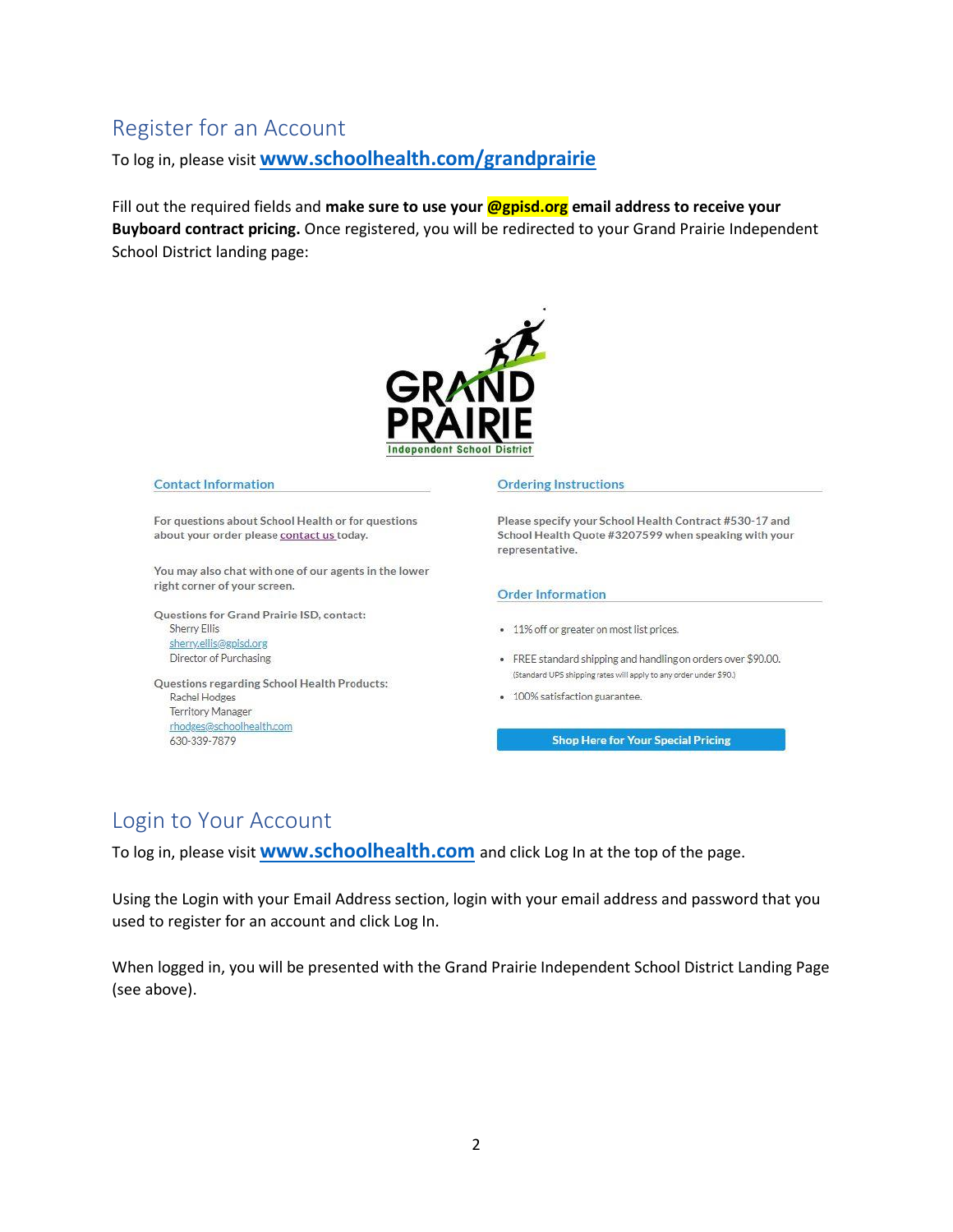### <span id="page-2-0"></span>Shopping

<span id="page-2-1"></span>School Health provides several easy ways to find the products you are looking for.

#### Search

Use the search box at the top of the site to search for a keyword, product name or School Health item number. A convenient dropdown menu will appear suggesting top products or you can press the magnifying glass in the search box to see all results.



#### <span id="page-2-2"></span>**Categories**

Point your cursor over our navigation bar to explore the categories under Health Services, Early Childhood and more.

| $\sim$ SCHOOL<br>HEALTH'                                               | 866.323.5465 Mon-Fri, 7am-5pm CST | CDI   LOG OUT   MY ACCOUNT   MY SUPPLY LIST   NEED HELP? ▼ | 覀<br><b>View cart</b><br>2 Items: \$52,44<br>Q<br><b>Order By Item Number</b>                                   |  |  |
|------------------------------------------------------------------------|-----------------------------------|------------------------------------------------------------|-----------------------------------------------------------------------------------------------------------------|--|--|
| We Supply Your Future ~                                                | Q gloves                          |                                                            |                                                                                                                 |  |  |
| <b>SPECIAL</b><br><b>HEALTH</b><br><b>EDUCATION</b><br><b>SERVICES</b> | <b>SPORTS</b><br><b>MEDICINE</b>  | <b>FARLY</b><br><b>BRAND</b><br><b>CHILDHOOD</b>           | <b>SCHOOL</b><br><b>AFDS&amp;</b><br><b>SCHOOL</b><br><b>SAFETY</b><br><b>SAFETY CENTER</b><br><b>CESSORIES</b> |  |  |
| <b>Infant &amp; Toddler</b>                                            | Learning                          | <b>Speech Therapy</b>                                      | <b>Emergency Response &amp; Safety</b>                                                                          |  |  |
| Child Development                                                      | Assessments                       | Assessments & Screening                                    | AEDs & Accessories                                                                                              |  |  |
| Diapering                                                              | Subjects                          | Oral Motor & Tactile Tools                                 | Training Manikins & Classes                                                                                     |  |  |
| Feeding                                                                | Interactive Learning              | Apraxia                                                    | Emergency Supplies                                                                                              |  |  |
| Safety                                                                 | Social Emotional                  | Articulation                                               | CPR Products                                                                                                    |  |  |
| Strollers                                                              | Classroom Resources               | Categorizing                                               | Resuscitation & Oxygen                                                                                          |  |  |
| Toileting                                                              | Play                              | Fluency                                                    | <b>Evacuation Equipment</b>                                                                                     |  |  |
| Furniture                                                              | Active Play                       | Games                                                      | <b>Infection Prevention</b>                                                                                     |  |  |
| <b>Vision &amp; Hearing Screening</b>                                  | Gross Motor                       | Language                                                   | Exam Gloves                                                                                                     |  |  |
| Equipment                                                              | Cooperative Play                  | Phonology                                                  | Hand Soap & Dispensers                                                                                          |  |  |
| Vision Screening                                                       | Sand & Water                      | Questioning                                                | Hand Sanitizers & Dispensers                                                                                    |  |  |
| <b>Hearing Screening</b>                                               |                                   | Reasoning (Critical Thinking)                              | Surface Disinfectants                                                                                           |  |  |
|                                                                        | Dramatic Play                     | Speech Therapy Workbooks                                   |                                                                                                                 |  |  |
| <b>Health &amp; Wellness</b>                                           | <b>Fine Motor &amp; Rlocks</b>    |                                                            | <b>Emesis Bags</b>                                                                                              |  |  |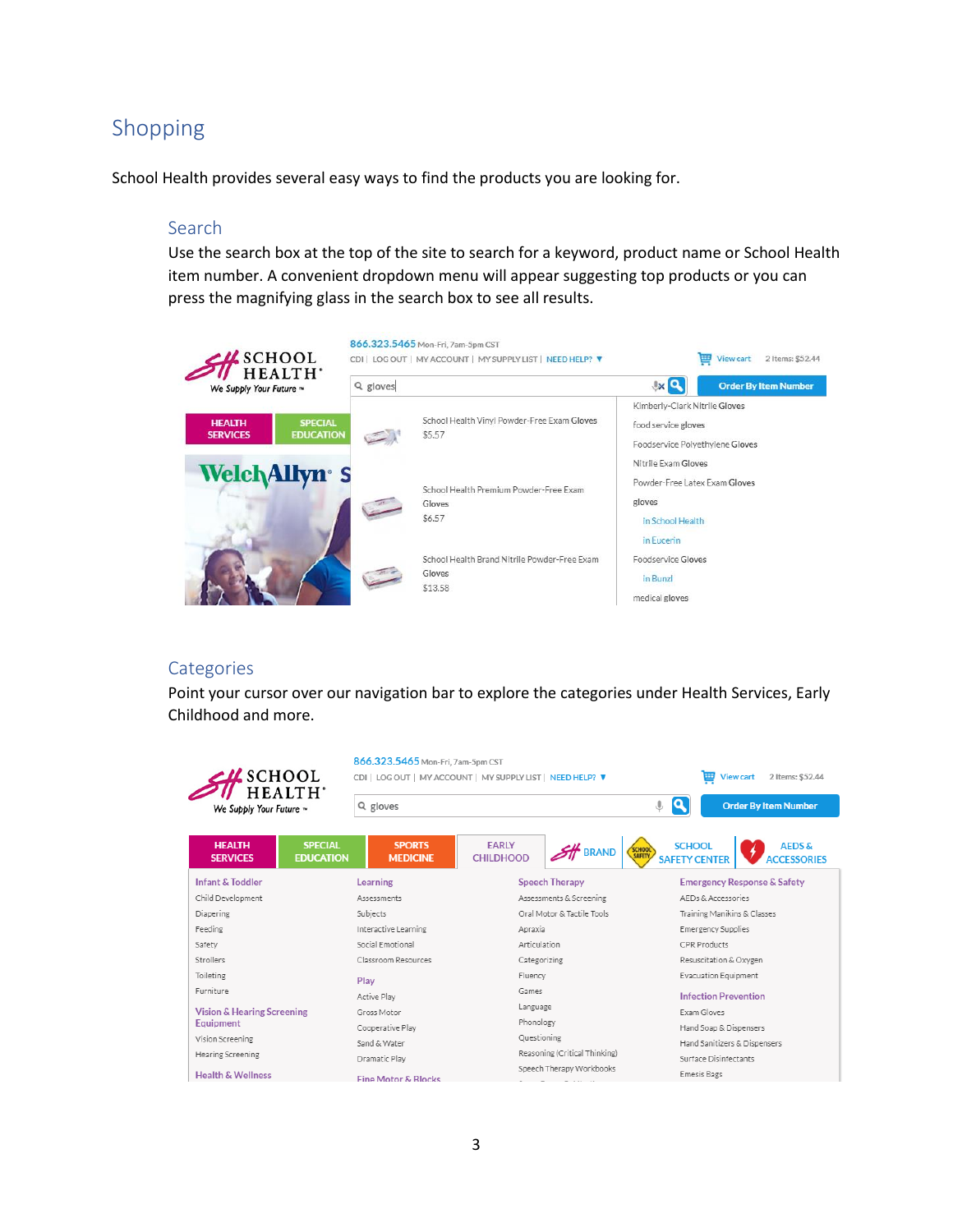### <span id="page-3-0"></span>Product Pages

When viewing a product page, you can enter the desired quantity and then add the item to your cart (pg. 7) or save it to a supply list (pg. 5).



#### <span id="page-3-1"></span>Order by Item Number

If you know the School Health item numbers of the products you want to order, you can use the "Order by Item Number" button at the top of the site to do so. Simply enter the item number followed by the desired quantity. Click the "Continue" button and the items will be added to the cart.

| a<br>⊕<br>Q search<br>We Supply Your Future ~<br><b>HEALTH</b><br><b>SPECIAL</b><br><b>EARLY</b><br><b>SPORTS</b><br><b>SCHOOL</b><br>$H$ BRAND<br>SCHOOL<br><b>CHILDHOOD</b><br><b>EDUCATION</b><br><b>SERVICES</b><br><b>MEDICINE</b><br><b>SAFETY CENTER</b><br><b>Quick Order</b><br>With your School Health catalog in hand, it is easy to place an order! When you have finished, click Continue.<br><b>Enter Item Number(s)</b><br>Enter the Item Number from the catalog, omitting the 1 or 2 letter prefix. Example: For item AC13071, enter 13071.<br>Item Number(s) 32265<br>Item Number(s)<br>$Qty$ 2<br>Qty<br>32070 | SCHOOL<br>HEALTH' | 866.323.5465 Mon-Fri, 7am-5pm CST | CDI   LOG OUT   MY ACCOUNT   MY SUPPLY LIST   NEED HELP? ▼ | 覀 | <b>View cart</b><br>2 Items: \$32.21    |
|-----------------------------------------------------------------------------------------------------------------------------------------------------------------------------------------------------------------------------------------------------------------------------------------------------------------------------------------------------------------------------------------------------------------------------------------------------------------------------------------------------------------------------------------------------------------------------------------------------------------------------------|-------------------|-----------------------------------|------------------------------------------------------------|---|-----------------------------------------|
|                                                                                                                                                                                                                                                                                                                                                                                                                                                                                                                                                                                                                                   |                   |                                   |                                                            |   | <b>Order By Item Number</b>             |
|                                                                                                                                                                                                                                                                                                                                                                                                                                                                                                                                                                                                                                   |                   |                                   |                                                            |   | <b>AEDS &amp;</b><br><b>ACCESSORIES</b> |
|                                                                                                                                                                                                                                                                                                                                                                                                                                                                                                                                                                                                                                   |                   |                                   |                                                            |   |                                         |
|                                                                                                                                                                                                                                                                                                                                                                                                                                                                                                                                                                                                                                   |                   |                                   |                                                            |   |                                         |
|                                                                                                                                                                                                                                                                                                                                                                                                                                                                                                                                                                                                                                   |                   |                                   |                                                            |   |                                         |
|                                                                                                                                                                                                                                                                                                                                                                                                                                                                                                                                                                                                                                   |                   |                                   |                                                            |   |                                         |
|                                                                                                                                                                                                                                                                                                                                                                                                                                                                                                                                                                                                                                   |                   |                                   |                                                            |   |                                         |
|                                                                                                                                                                                                                                                                                                                                                                                                                                                                                                                                                                                                                                   |                   |                                   |                                                            |   |                                         |
|                                                                                                                                                                                                                                                                                                                                                                                                                                                                                                                                                                                                                                   |                   |                                   |                                                            |   |                                         |
|                                                                                                                                                                                                                                                                                                                                                                                                                                                                                                                                                                                                                                   |                   |                                   |                                                            |   |                                         |
|                                                                                                                                                                                                                                                                                                                                                                                                                                                                                                                                                                                                                                   |                   |                                   |                                                            |   |                                         |
|                                                                                                                                                                                                                                                                                                                                                                                                                                                                                                                                                                                                                                   |                   |                                   |                                                            |   |                                         |
| <b>Continue</b>                                                                                                                                                                                                                                                                                                                                                                                                                                                                                                                                                                                                                   |                   |                                   |                                                            |   |                                         |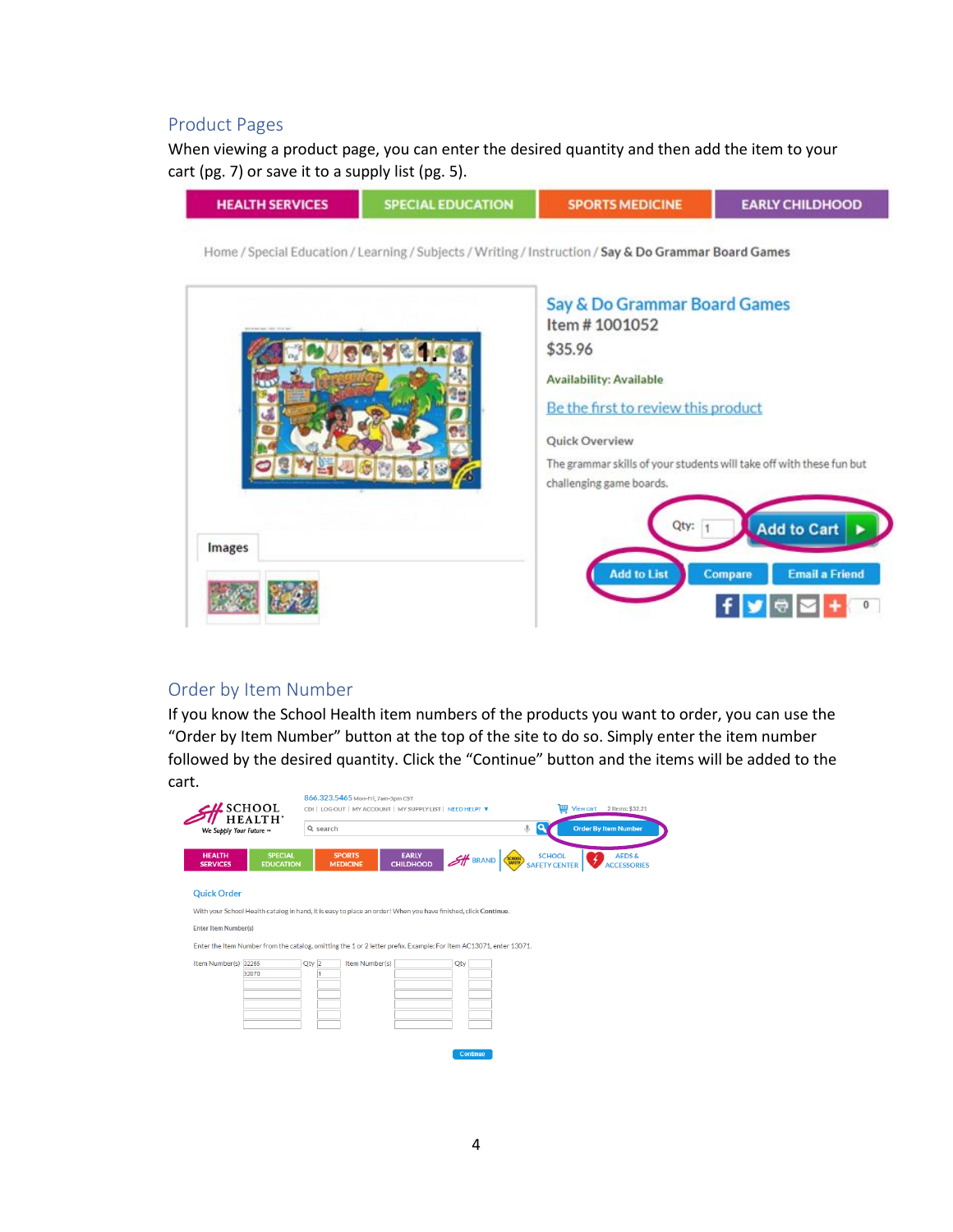### <span id="page-4-0"></span>Supply Lists

Supply lists are a convenient way to create lists of items that are ordered frequently. Supply lists can be created from product pages or from the items in the shopping cart. Supply Lists can be accessed from the very top of the website next to the "My Account" link.

### <span id="page-4-1"></span>Creating a supply list from a product page

As shown in the "Product Pages" (pg. 4) screenshot, once a desired quantity is entered, you can press the "Add to List" button to create a supply list or add the item to an existing list.

| Faucet-Mounted Eyewash Systems<br>Add To List.                                                                                          | The website will ask you if you want to add the items<br>to an existing list or a create a new list.                                                                                                                    |
|-----------------------------------------------------------------------------------------------------------------------------------------|-------------------------------------------------------------------------------------------------------------------------------------------------------------------------------------------------------------------------|
| (a) Select Existing List<br>Select.<br>۰<br>Create New List<br>Add<br>Cancel<br>\$101.86<br>h System - Eye Safe<br>$\ddot{\phantom{0}}$ | <b>Supply List</b><br>Enter a name for your new list in the box below and press "Save Name".<br>Jessicas May Order<br><b>Save Name</b>                                                                                  |
| Add to Cart                                                                                                                             | ПЕМА<br><b>ALL I NONE</b><br>PRODUCT<br><b>DETAILS</b><br><b>TOTAL</b><br><b>LINIT PRICE</b><br>OTY<br>90012<br>\$3.75<br>\$3.75<br>Move to:<br>Multipurpose<br>Handheld<br><b>Select</b><br>٠<br>Nylon Brush<br>Remove |
| You can change the name of the<br>supply list at any time.                                                                              | 27585<br>\$236.53<br>\$236.53<br>Move to:<br>Silipos<br>Wound and<br>Select<br>٠<br><b>Burn Care Kit</b><br>Remove                                                                                                      |
|                                                                                                                                         | 90113<br>\$13.80<br>\$13.80<br>o<br>Move to:<br>Dispensa<br>Glove Wall<br>Select<br>٠<br>Mount<br>Remove<br>51.51                                                                                                       |

### <span id="page-4-2"></span>Creating a supply list from the cart page

If you already have items in your cart and want to create a supply list, press the "Save Cart" button. You will be presented with the option to create a new supply list or add the items in your cart to an existing on. (See above screenshot)

| $\frac{1}{2}$ SCHOOL<br>HEALTH'  |                                    | 866.323.5465 Mon-Fri. 7am-5pm CST<br>罾<br>CDI   LOG OUT   MY ACCOUNT   MY SUPPLY LIST   NEED HELP? ▼ |                                   |                                       |                   |           | <b>View cart</b>            | 2 Items: \$32.21 |
|----------------------------------|------------------------------------|------------------------------------------------------------------------------------------------------|-----------------------------------|---------------------------------------|-------------------|-----------|-----------------------------|------------------|
|                                  | We Supply Your Future ~            | Q search                                                                                             |                                   |                                       | Q<br>⇓            |           | <b>Order By Item Number</b> |                  |
| <b>HEALTH</b><br><b>SERVICES</b> | <b>SPECIAL</b><br><b>EDUCATION</b> | <b>SPORTS</b><br><b>MEDICINE</b>                                                                     | <b>EARLY</b><br><b>CHILDHOOD</b>  | <b>SHE BRAND</b> SAFETY CENTER AEDS & |                   |           |                             |                  |
| <b>Shopping Cart</b>             |                                    |                                                                                                      |                                   |                                       |                   |           |                             |                  |
| Select shipping method           |                                    |                                                                                                      |                                   |                                       |                   |           |                             |                  |
|                                  | <b>PRODUCT NAME</b>                |                                                                                                      |                                   | ITEM#                                 | <b>UNIT PRICE</b> | QTY       | <b>SUBTOTAL</b>             | <b>REMOVE</b>    |
|                                  | * In Stock See Details             | School Health Adhesive Bandages, Flexible Fabric 4-Wing, 3" x 3" 50/Box                              |                                   | 32265                                 | \$4.94            | 2         | \$9.88                      | $\odot$          |
|                                  | * In Stock See Details             | School Health Brand Adhesive Bandages, Plastic, 3/4" x 3" 1500/Box                                   |                                   | 32070                                 | \$22.33           | $\vert$ 1 | \$22.33                     | $\Omega$         |
| <b>Continue Shopping</b>         | <b>Save Cart</b>                   | <b>Print Cart</b>                                                                                    | <b>Remove All Items From Cart</b> |                                       |                   |           | <b>Update Shopping Cart</b> |                  |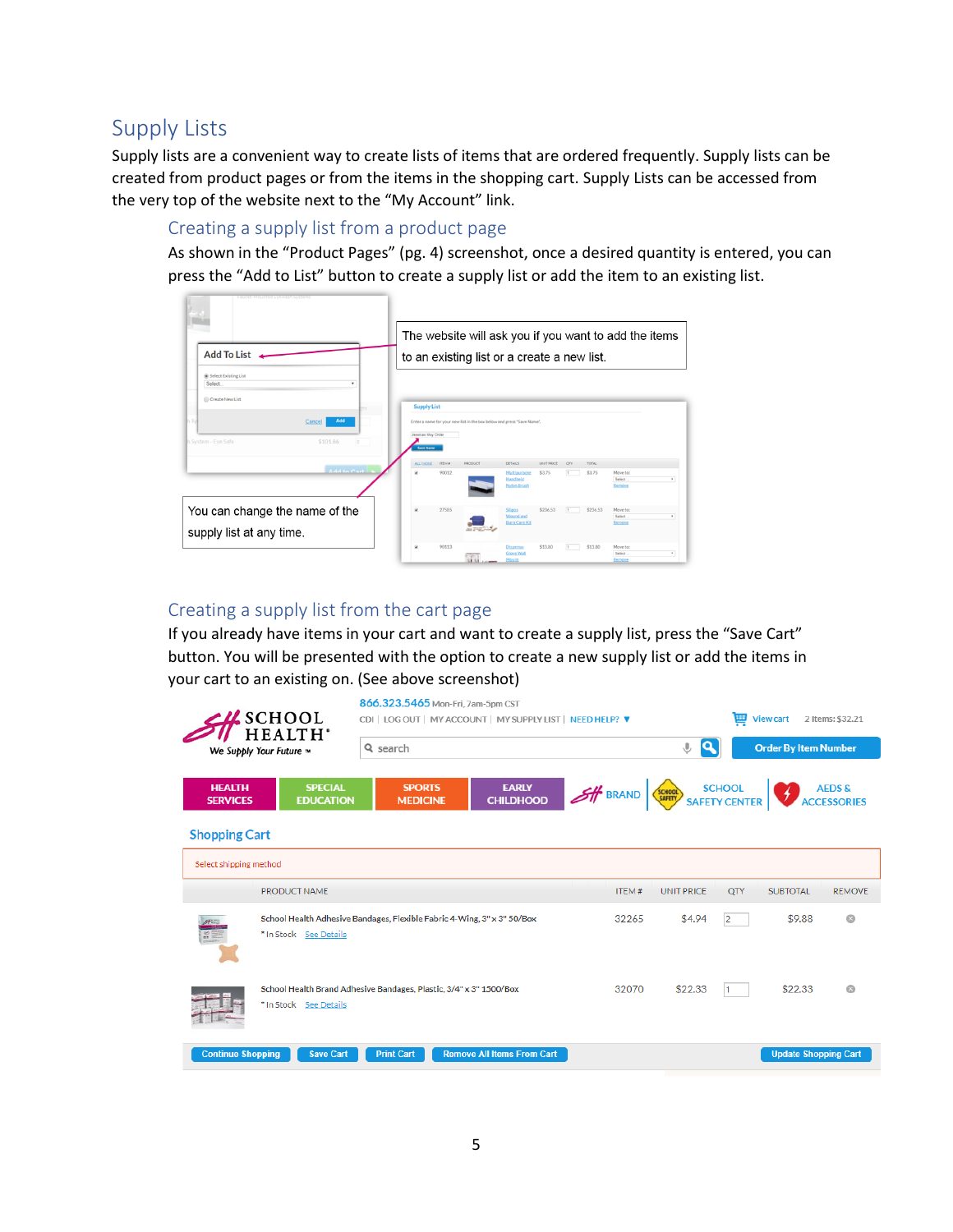### <span id="page-5-0"></span>Managing and ordering from Supply Lists

Supply lists can be edited or added to the cart for easy re-ordering of frequently purchased items. You can also remove items or move them to a different supply list. Press Save to save your changes.



#### <span id="page-5-1"></span>Sharing Supply Lists

Supply lists can be shared by email. Recipients can click the link in their email to view the supply list online. If they log into their School Health account, they can save the list to their own account.

| <b>Sharing Information</b>  |                                                               | <b>SH</b> SCHOOL                                                                                                                                                                                                                                                                                                                                                                                 |                                                                                                                    |                                                                                                                                                          |
|-----------------------------|---------------------------------------------------------------|--------------------------------------------------------------------------------------------------------------------------------------------------------------------------------------------------------------------------------------------------------------------------------------------------------------------------------------------------------------------------------------------------|--------------------------------------------------------------------------------------------------------------------|----------------------------------------------------------------------------------------------------------------------------------------------------------|
| * Recipient's Email address | wetzel@schoolhealth.com                                       | We Supply Your Future -                                                                                                                                                                                                                                                                                                                                                                          |                                                                                                                    |                                                                                                                                                          |
| Message                     | Please approve my list for purchase.<br>Thank you.<br>Jessica | <b>Greetings</b> *<br>Jassica Wetzel has sent you a supply list to review. You can add these items to your shopping cart or save these items to your own supply<br>list. Learn more about using supply lists >><br>Message from Jessica Wetzel:<br>Please approve my list for purchase.<br>Thank you.<br>Jessica<br>Contact Jessica Wetzel at jwetzel@schoolhealth.com to reply to this message. |                                                                                                                    |                                                                                                                                                          |
|                             |                                                               | Jessica Wetzel's Supply List:                                                                                                                                                                                                                                                                                                                                                                    |                                                                                                                    |                                                                                                                                                          |
| $-Back$                     | * Required Fields<br><b>Share Supply List</b>                 | View all supply list items                                                                                                                                                                                                                                                                                                                                                                       |                                                                                                                    |                                                                                                                                                          |
| Tips:                       |                                                               |                                                                                                                                                                                                                                                                                                                                                                                                  |                                                                                                                    |                                                                                                                                                          |
| ٠<br>view the supply list.  | Make sure the recipient is logged in when they                | Ammonia Inhalant Products - Capsules<br>$-10$ Box<br>hem# 49144<br>$Price$ $17$ ez<br>Total Price 3.17<br><b>View Product</b>                                                                                                                                                                                                                                                                    | Isopropyl Alcohol - 16 oz. (70%)<br>Hemm 34042<br>Qn: 1<br>Price: 2.00 ea.<br>Total Price:2<br><b>View Product</b> | Kaufman Speech to Language Protocol<br>Workout Book<br>Inexom 11577<br>Oty: 10<br>Price: 111.54 ex.<br>Total Price: 1115.4<br><b><i>View Product</i></b> |